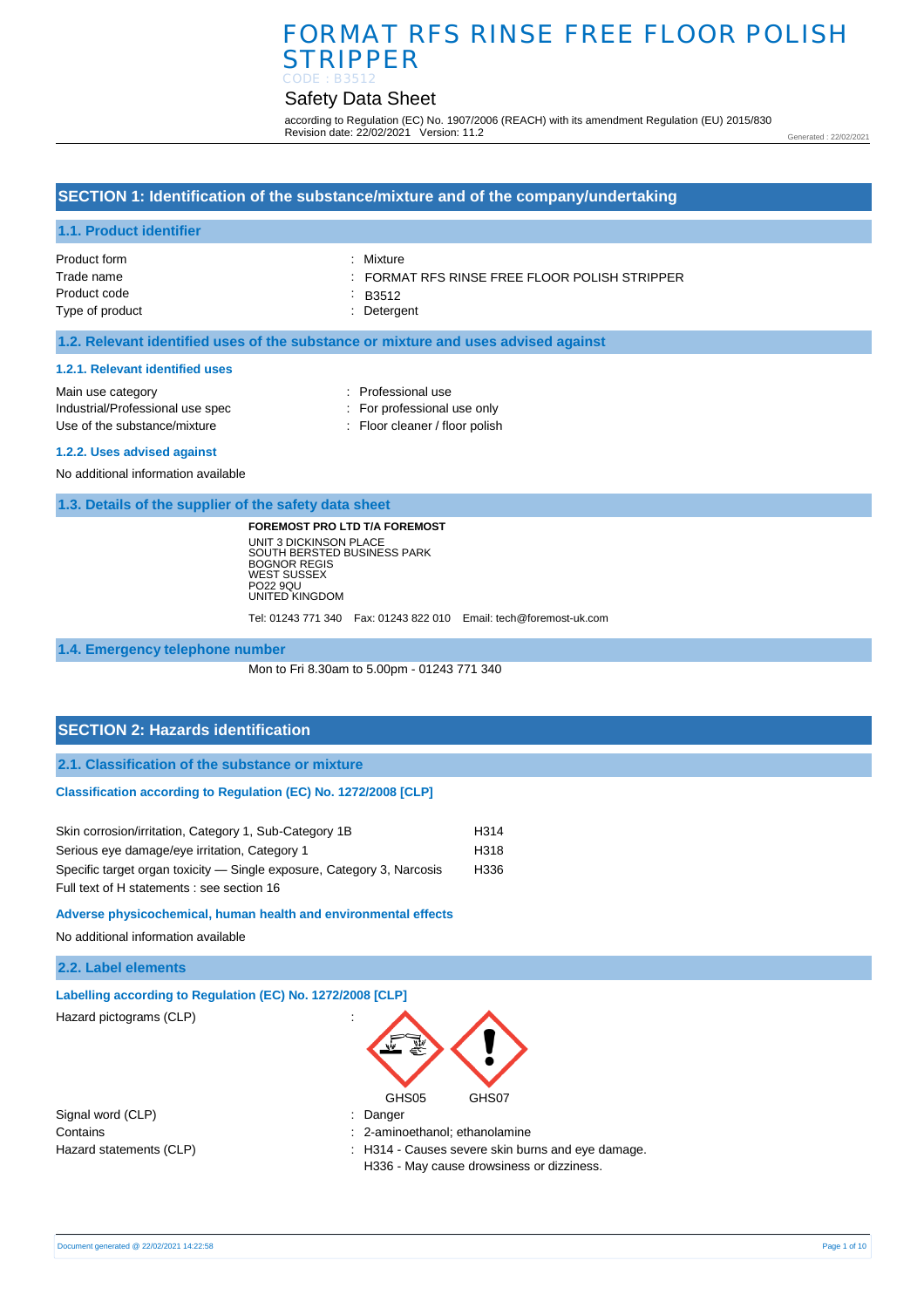according to Regulation (EC) No. 1907/2006 (REACH) with its amendment Regulation (EU) 2015/830

| Precautionary statements (CLP) | : P261 - Avoid breathing spray.                                                        |
|--------------------------------|----------------------------------------------------------------------------------------|
|                                | P271 - Use only outdoors or in a well-ventilated area.                                 |
|                                | P280 - Wear eye protection, protective gloves, protective clothing.                    |
|                                | P301+P330+P331 - IF SWALLOWED: Rinse mouth. Do NOT induce vomiting.                    |
|                                | P303+P361+P353 - IF ON SKIN (or hair): Take off immediately all contaminated clothing. |
|                                | Rinse skin with water or shower.                                                       |
|                                | P305+P351+P338 - IF IN EYES: Rinse cautiously with water for several minutes. Remove   |
|                                | contact lenses, if present and easy to do. Continue rinsing.                           |
|                                | P315 - Get immediate medical advice/attention.                                         |
|                                | P403+P233 - Store in a well-ventilated place. Keep container tightly closed.           |
|                                | P405 - Store locked up.                                                                |
|                                |                                                                                        |

### **2.3. Other hazards**

No additional information available

### **SECTION 3: Composition/information on ingredients**

#### **3.1. Substances**

#### Not applicable

#### **3.2. Mixtures**

| <b>Name</b>                                                                                                                                             | <b>Product identifier</b>                                                                              | $\%$      | <b>Classification according to</b><br><b>Regulation (EC) No.</b><br>1272/2008 [CLP]                                                                              |
|---------------------------------------------------------------------------------------------------------------------------------------------------------|--------------------------------------------------------------------------------------------------------|-----------|------------------------------------------------------------------------------------------------------------------------------------------------------------------|
| 2-aminoethanol; ethanolamine<br>substance with national workplace exposure limit(s)<br>(IE, GB); substance with a Community workplace<br>exposure limit | (CAS-No.) 141-43-5<br>(EC-No.) 205-483-3<br>(EC Index-No.) 603-030-00-8<br>(REACH-no) 01-2119486455-28 | $10 - 15$ | Acute Tox. 4 (Oral), H302<br>Acute Tox. 4 (Dermal), H312<br>Acute Tox. 4 (Inhalation), H332<br>Acute Tox. 4 (Inhalation: vapour),<br>H332<br>Skin Corr. 1B, H314 |
| 2-(2-ethoxyethoxy)ethanol (Ethyldiglycol) [DEGEE]                                                                                                       | (CAS-No.) 111-90-0<br>(EC-No.) 203-919-7<br>(REACH-no) 01-2119475105-42                                | $5 - 10$  | Eye Irrit. 2, H319                                                                                                                                               |
| benzyl alcohol                                                                                                                                          | (CAS-No.) 100-51-6<br>(EC-No.) 202-859-9<br>(EC Index-No.) 603-057-00-5<br>(REACH-no) 01-2119492630-38 | $5 - 10$  | Acute Tox. 4 (Inhalation), H332<br>Acute Tox. 4 (Oral), H302                                                                                                     |
| Sodium laurylether sulphate                                                                                                                             | (CAS-No.) 68891-38-3<br>(EC-No.) 500-234-8<br>(REACH-no) 01-2119488639-16                              | $1 - 5$   | Eye Dam. 1, H318<br>Skin Irrit. 2, H315                                                                                                                          |

| <b>Specific concentration limits:</b> |                                                                                                        |                                                                   |
|---------------------------------------|--------------------------------------------------------------------------------------------------------|-------------------------------------------------------------------|
| <b>Name</b>                           | <b>Product identifier</b>                                                                              | <b>Specific concentration limits</b>                              |
| 2-aminoethanol; ethanolamine          | (CAS-No.) 141-43-5<br>(EC-No.) 205-483-3<br>(EC Index-No.) 603-030-00-8<br>(REACH-no) 01-2119486455-28 | (5 ≤C ≤ 100) STOT SE 3, H335                                      |
| Sodium laurylether sulphate           | (CAS-No.) 68891-38-3<br>(EC-No.) 500-234-8<br>(REACH-no) 01-2119488639-16                              | ( 5 ≤C < 10) Eye Irrit. 2, H319<br>(10 ≤C < 100) Eye Dam. 1, H318 |

Full text of H-statements: see section 16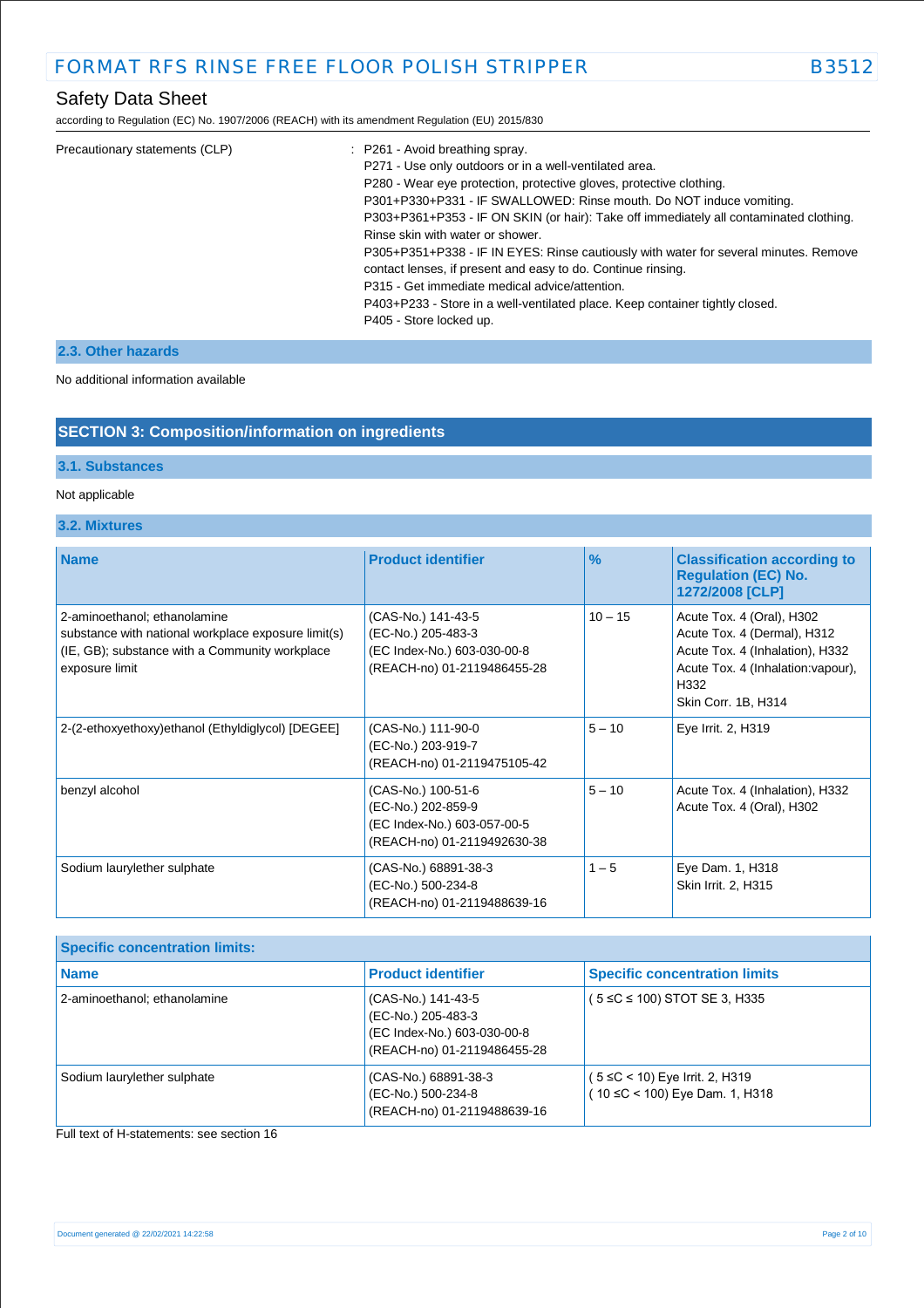according to Regulation (EC) No. 1907/2006 (REACH) with its amendment Regulation (EU) 2015/830

| <b>SECTION 4: First aid measures</b>                                                                                                               |                                                                                                                                                                                                                                                                       |
|----------------------------------------------------------------------------------------------------------------------------------------------------|-----------------------------------------------------------------------------------------------------------------------------------------------------------------------------------------------------------------------------------------------------------------------|
| 4.1. Description of first aid measures                                                                                                             |                                                                                                                                                                                                                                                                       |
| First-aid measures general<br>First-aid measures after inhalation<br>First-aid measures after skin contact                                         | : Get medical advice/attention if you feel unwell.<br>: Remove person to fresh air and keep comfortable for breathing.<br>: Wash skin with plenty of water. Take off immediately all contaminated clothing and wash it<br>before reuse. Get medical advice/attention. |
| First-aid measures after eye contact<br>First-aid measures after ingestion                                                                         | : Rinse cautiously with water for several minutes. Remove contact lenses, if present and easy<br>to do. Continue rinsing. Get immediate medical advice/attention.<br>: Do NOT induce vomiting. Rinse mouth. Drink plenty of water. Get medical advice/attention.      |
| 4.2. Most important symptoms and effects, both acute and delayed                                                                                   |                                                                                                                                                                                                                                                                       |
| Symptoms/effects after inhalation<br>Symptoms/effects after skin contact<br>Symptoms/effects after eye contact<br>Symptoms/effects after ingestion | : May cause respiratory irritation.<br>$\therefore$ Burns.<br>: Causes serious eye damage.<br>$\therefore$ Burns.                                                                                                                                                     |

**4.3. Indication of any immediate medical attention and special treatment needed**

Treat symptomatically.

| <b>SECTION 5: Firefighting measures</b>                    |                                     |
|------------------------------------------------------------|-------------------------------------|
| 5.1. Extinguishing media                                   |                                     |
| Suitable extinguishing media                               | : Carbon dioxide. Dry powder. Foam. |
| 5.2. Special hazards arising from the substance or mixture |                                     |
| Hazardous decomposition products in case of fire           | : Corrosive vapours.                |
| 5.3. Advice for firefighters                               |                                     |

No additional information available

| <b>SECTION 6: Accidental release measures</b>                            |                                                                                                                    |  |
|--------------------------------------------------------------------------|--------------------------------------------------------------------------------------------------------------------|--|
| 6.1. Personal precautions, protective equipment and emergency procedures |                                                                                                                    |  |
| 6.1.1. For non-emergency personnel<br>Emergency procedures               | : Evacuate unnecessary personnel.                                                                                  |  |
| 6.1.2. For emergency responders<br>Protective equipment                  | Use personal protective equipment as required.                                                                     |  |
| <b>6.2. Environmental precautions</b>                                    |                                                                                                                    |  |
| Avoid release to the environment.                                        |                                                                                                                    |  |
| 6.3. Methods and material for containment and cleaning up                |                                                                                                                    |  |
| For containment<br>Methods for cleaning up                               | : Collect spillage.<br>: Soak up spills with inert solids, such as clay or diatomaceous earth as soon as possible. |  |

**6.4. Reference to other sections**

For further information refer to section 8: "Exposure controls/personal protection". For further information refer to section 13.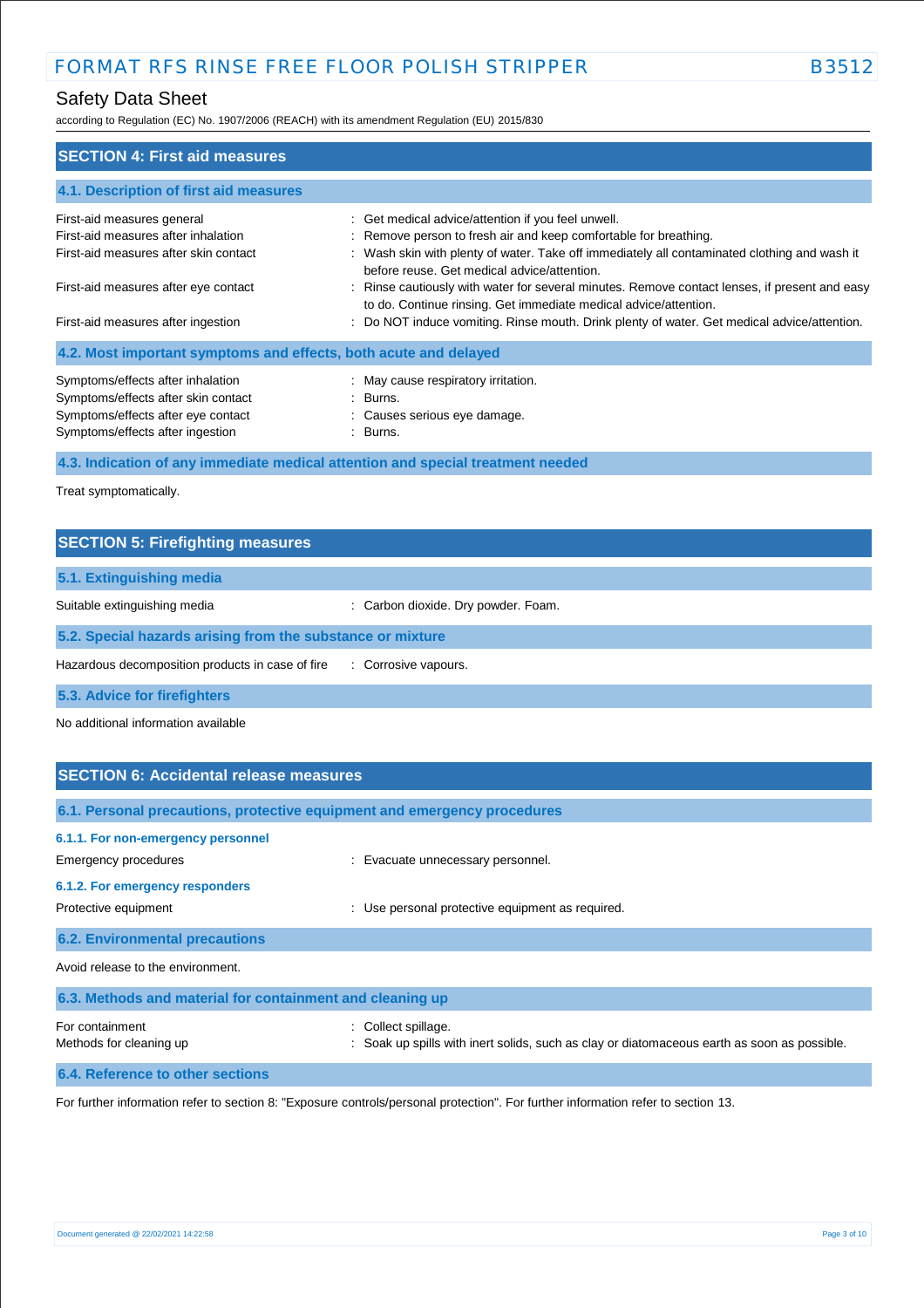# FORMAT RFS RINSE FREE FLOOR POLISH STRIPPER B3512

# Safety Data Sheet

according to Regulation (EC) No. 1907/2006 (REACH) with its amendment Regulation (EU) 2015/830

| <b>SECTION 7: Handling and storage</b>                                                                 |                                                                                                                                                                                         |
|--------------------------------------------------------------------------------------------------------|-----------------------------------------------------------------------------------------------------------------------------------------------------------------------------------------|
| 7.1. Precautions for safe handling                                                                     |                                                                                                                                                                                         |
| Precautions for safe handling<br>Hygiene measures                                                      | : Avoid contact with skin and eyes.<br>: Do not eat, drink or smoke when using this product.                                                                                            |
| 7.2. Conditions for safe storage, including any incompatibilities                                      |                                                                                                                                                                                         |
| <b>Technical measures</b><br>Storage conditions<br>Incompatible products<br>Special rules on packaging | : Does not require any specific or particular technical measures.<br>: Keep container closed when not in use.<br>: Oxidizing agent. Strong acids.<br>: Keep only in original container. |

**7.3. Specific end use(s)**

No additional information available

### **SECTION 8: Exposure controls/personal protection**

#### **8.1. Control parameters**

**8.1.1 National occupational exposure and biological limit values** 

| 2-aminoethanol; ethanolamine (141-43-5)                   |                                                                                                                                                                                                |  |
|-----------------------------------------------------------|------------------------------------------------------------------------------------------------------------------------------------------------------------------------------------------------|--|
| <b>EU - Indicative Occupational Exposure Limit (IOEL)</b> |                                                                                                                                                                                                |  |
| Local name                                                | 2-Aminoethanol                                                                                                                                                                                 |  |
| <b>IOEL TWA</b>                                           | $2.5 \text{ mg/m}^3$                                                                                                                                                                           |  |
| <b>IOEL TWA [ppm]</b>                                     | 1 ppm                                                                                                                                                                                          |  |
| <b>IOEL STEL</b>                                          | $7.6$ mg/m <sup>3</sup>                                                                                                                                                                        |  |
| IOEL STEL [ppm]                                           | 3 ppm                                                                                                                                                                                          |  |
| <b>Notes</b>                                              | <b>Skin</b>                                                                                                                                                                                    |  |
| Regulatory reference                                      | COMMISSION DIRECTIVE 2006/15/EC                                                                                                                                                                |  |
| <b>Ireland - Occupational Exposure Limits</b>             |                                                                                                                                                                                                |  |
| Local name                                                | 2-Aminoethanol [Ethanolamine]                                                                                                                                                                  |  |
| OEL TWA [1]                                               | $2.5$ mg/m <sup>3</sup>                                                                                                                                                                        |  |
| OEL TWA [2]                                               | 1 ppm                                                                                                                                                                                          |  |
| OEL STEL                                                  | $7.6$ mg/m $3$                                                                                                                                                                                 |  |
| OEL STEL [ppm]                                            | 3 ppm                                                                                                                                                                                          |  |
| Notes (IE)                                                | Sk (Substances which have the capacity to penetrate intact skin when they come in<br>contact with it, and be absorbed into the body), IOELV (Indicative Occupational Exposure<br>Limit Values) |  |
| Regulatory reference                                      | Chemical Agents Code of Practice 2020                                                                                                                                                          |  |
| <b>United Kingdom - Occupational Exposure Limits</b>      |                                                                                                                                                                                                |  |
| Local name                                                | 2-Aminoethanol                                                                                                                                                                                 |  |
| WEL TWA (OEL TWA) [1]                                     | $2.5$ mg/m <sup>3</sup>                                                                                                                                                                        |  |
| WEL TWA (OEL TWA) [2]                                     | 1 ppm                                                                                                                                                                                          |  |
| WEL STEL (OEL STEL)                                       | $7.6$ mg/m <sup>3</sup>                                                                                                                                                                        |  |
| WEL STEL (OEL STEL) [ppm]                                 | 3 ppm                                                                                                                                                                                          |  |
| Remark (WEL)                                              | Sk (Can be absorbed through the skin. The assigned substances are those for which there<br>are concerns that dermal absorption will lead to systemic toxicity)                                 |  |
| Document generated @ 22/02/2021 14:22:58                  | Page 4 of 10                                                                                                                                                                                   |  |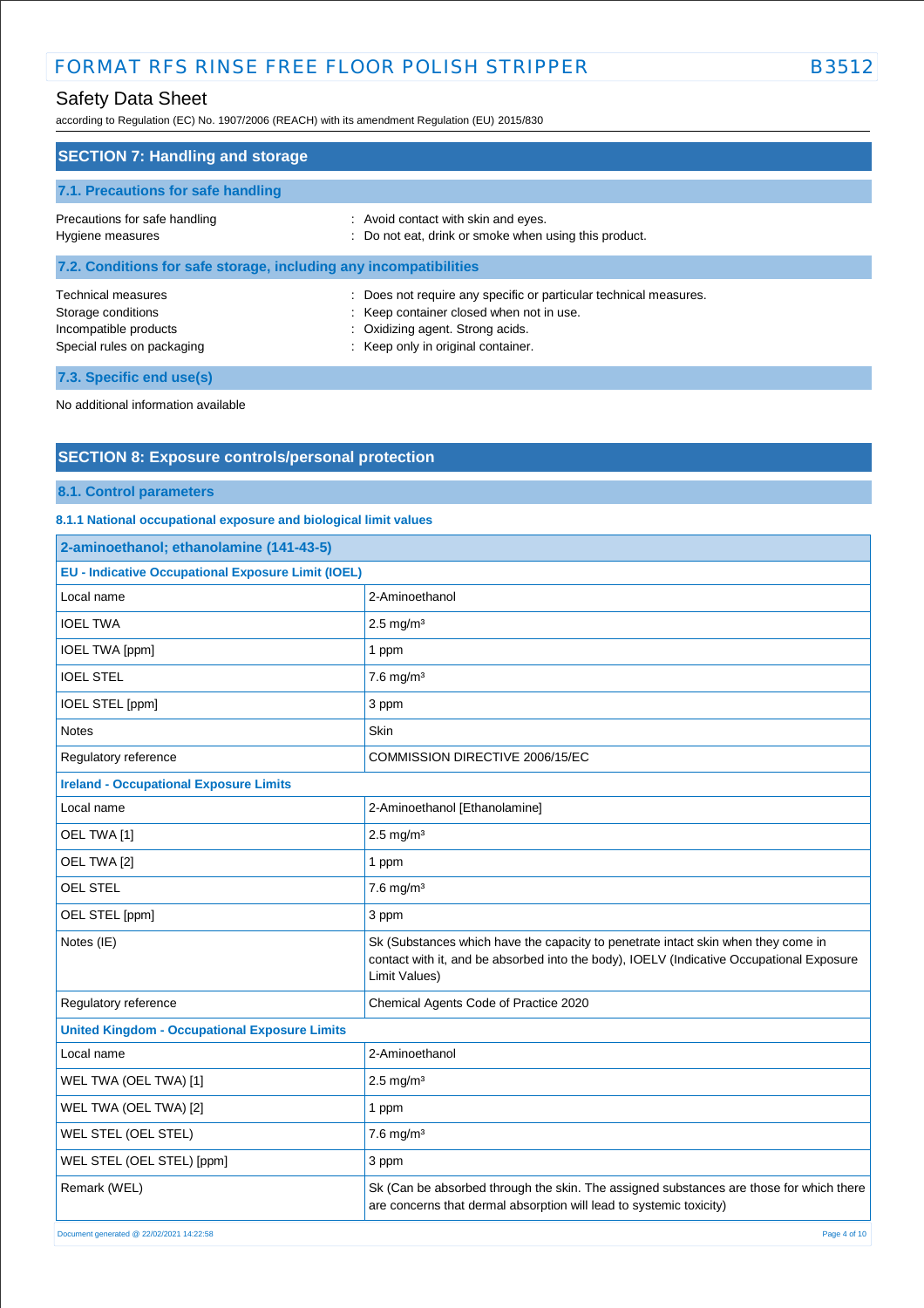# FORMAT RFS RINSE FREE FLOOR POLISH STRIPPER B3512

# Safety Data Sheet

according to Regulation (EC) No. 1907/2006 (REACH) with its amendment Regulation (EU) 2015/830

| 2-aminoethanol; ethanolamine (141-43-5)                                                                |                                       |  |  |
|--------------------------------------------------------------------------------------------------------|---------------------------------------|--|--|
| Regulatory reference                                                                                   | EH40/2005 (Fourth edition, 2020). HSE |  |  |
| 8.1.2. Recommended monitoring procedures                                                               |                                       |  |  |
| No additional information available                                                                    |                                       |  |  |
| 8.1.3. Air contaminants formed                                                                         |                                       |  |  |
| No additional information available                                                                    |                                       |  |  |
| 8.1.4. DNEL and PNEC                                                                                   |                                       |  |  |
| No additional information available                                                                    |                                       |  |  |
| 8.1.5. Control banding<br>No additional information available                                          |                                       |  |  |
|                                                                                                        |                                       |  |  |
| 8.2. Exposure controls                                                                                 |                                       |  |  |
| 8.2.1. Appropriate engineering controls                                                                |                                       |  |  |
| No additional information available                                                                    |                                       |  |  |
| 8.2.2. Personal protection equipment                                                                   |                                       |  |  |
| Personal protective equipment symbol(s):                                                               |                                       |  |  |
| 8.2.2.1. Eye and face protection                                                                       |                                       |  |  |
| Eye protection:                                                                                        |                                       |  |  |
| Safety glasses. EN 166                                                                                 |                                       |  |  |
| 8.2.2.2. Skin protection                                                                               |                                       |  |  |
| Skin and body protection:                                                                              |                                       |  |  |
| Wear suitable protective clothing                                                                      |                                       |  |  |
| <b>Hand protection:</b>                                                                                |                                       |  |  |
| Chemical resistant gloves (according to European standard EN 374 or equivalent). Nitrile rubber gloves |                                       |  |  |
|                                                                                                        |                                       |  |  |
| Other skin protection<br>Materials for protective clothing:                                            |                                       |  |  |
| Safety boots. PICM008                                                                                  |                                       |  |  |
| 8.2.2.3. Respiratory protection                                                                        |                                       |  |  |
| <b>Respiratory protection:</b>                                                                         |                                       |  |  |
| Not required for normal conditions of use                                                              |                                       |  |  |
| 8.2.2.4. Thermal hazards<br>No additional information available                                        |                                       |  |  |

#### **8.2.3. Environmental exposure controls**

No additional information available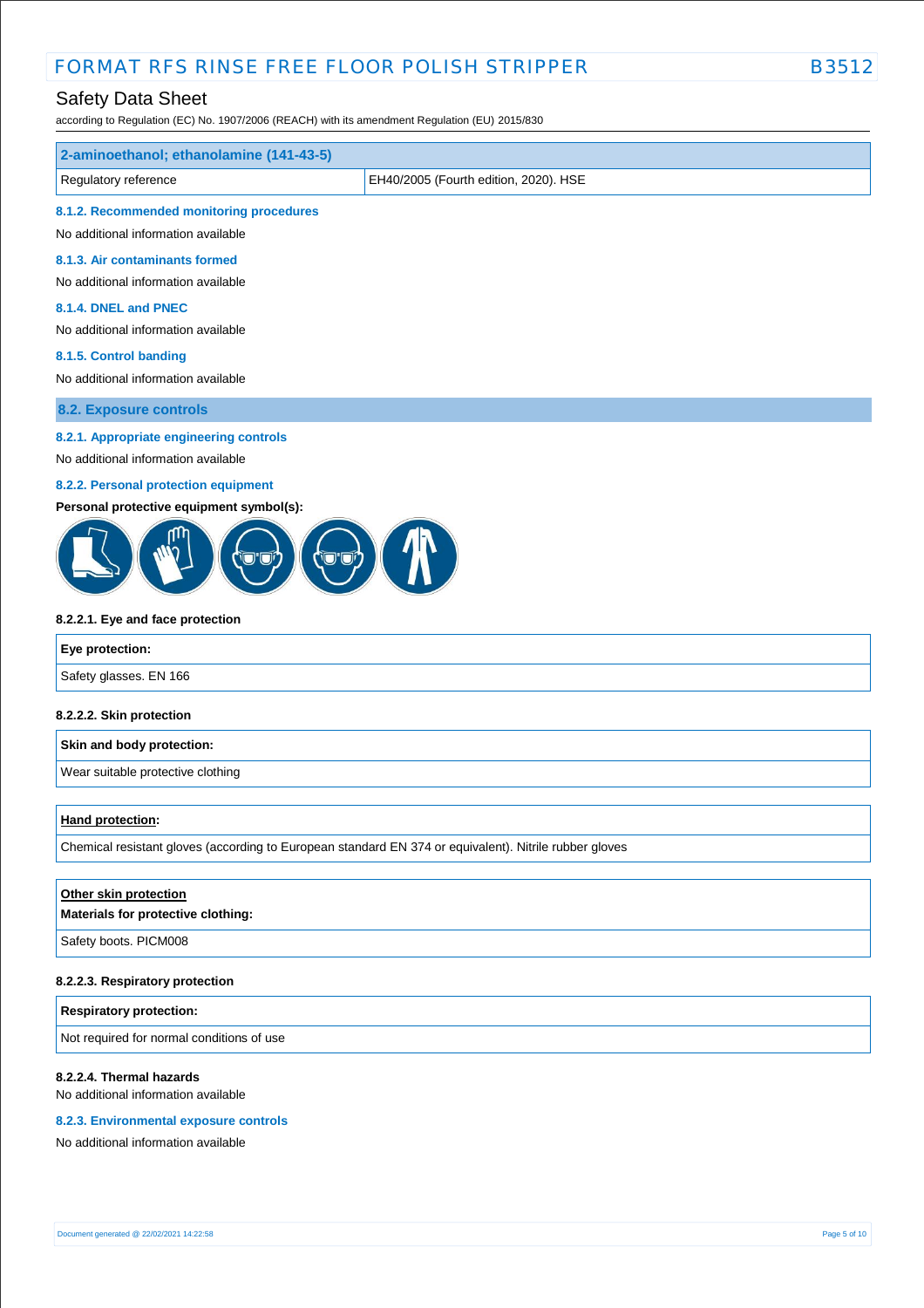according to Regulation (EC) No. 1907/2006 (REACH) with its amendment Regulation (EU) 2015/830

| <b>SECTION 9: Physical and chemical properties</b> |                                                            |  |  |  |
|----------------------------------------------------|------------------------------------------------------------|--|--|--|
|                                                    | 9.1. Information on basic physical and chemical properties |  |  |  |
| Physical state                                     | : Liquid                                                   |  |  |  |
| Appearance                                         | : Liquid.                                                  |  |  |  |
| Colour                                             | Blue.                                                      |  |  |  |
| Odour                                              | characteristic.                                            |  |  |  |
| Odour threshold                                    | No data available                                          |  |  |  |
| рH                                                 | 12.5                                                       |  |  |  |
| Relative evaporation rate (butylacetate=1)         | No data available                                          |  |  |  |
| Melting point                                      | No data available                                          |  |  |  |
| Freezing point                                     | No data available                                          |  |  |  |
| Boiling point                                      | $\geq$ 100 °C                                              |  |  |  |
| Flash point                                        | No data available                                          |  |  |  |
| Auto-ignition temperature                          | No data available                                          |  |  |  |
| Decomposition temperature                          | No data available                                          |  |  |  |
| Flammability (solid, gas)                          | No data available                                          |  |  |  |
| Vapour pressure                                    | No data available                                          |  |  |  |
| Relative vapour density at 20 °C                   | No data available                                          |  |  |  |
| Relative density                                   | 1.016                                                      |  |  |  |
| Solubility                                         | Soluble in water.                                          |  |  |  |
| Partition coefficient n-octanol/water (Log Pow)    | No data available                                          |  |  |  |
| Viscosity, kinematic                               | No data available                                          |  |  |  |
| Viscosity, dynamic                                 | No data available                                          |  |  |  |
| <b>Explosive properties</b>                        | No data available                                          |  |  |  |
| Oxidising properties                               | No data available                                          |  |  |  |
| <b>Explosive limits</b>                            | No data available                                          |  |  |  |

#### **9.2. Other information**

No additional information available

### **SECTION 10: Stability and reactivity**

#### **10.1. Reactivity**

The product is non-reactive under normal conditions of use, storage and transport.

#### **10.2. Chemical stability**

Stable under normal conditions of use.

**10.3. Possibility of hazardous reactions**

No dangerous reactions known under normal conditions of use.

**10.4. Conditions to avoid**

None under recommended storage and handling conditions (see section 7).

**10.5. Incompatible materials**

Acids.

**10.6. Hazardous decomposition products**

Under normal conditions of storage and use, hazardous decomposition products should not be produced.

| <b>SECTION 11: Toxicological information</b>     |                                      |              |
|--------------------------------------------------|--------------------------------------|--------------|
| 11.1 Information on toxicological effects        |                                      |              |
| Acute toxicity (oral)<br>Acute toxicity (dermal) | : Not classified<br>: Not classified |              |
| Document generated @ 22/02/2021 14:22:58         |                                      | Page 6 of 10 |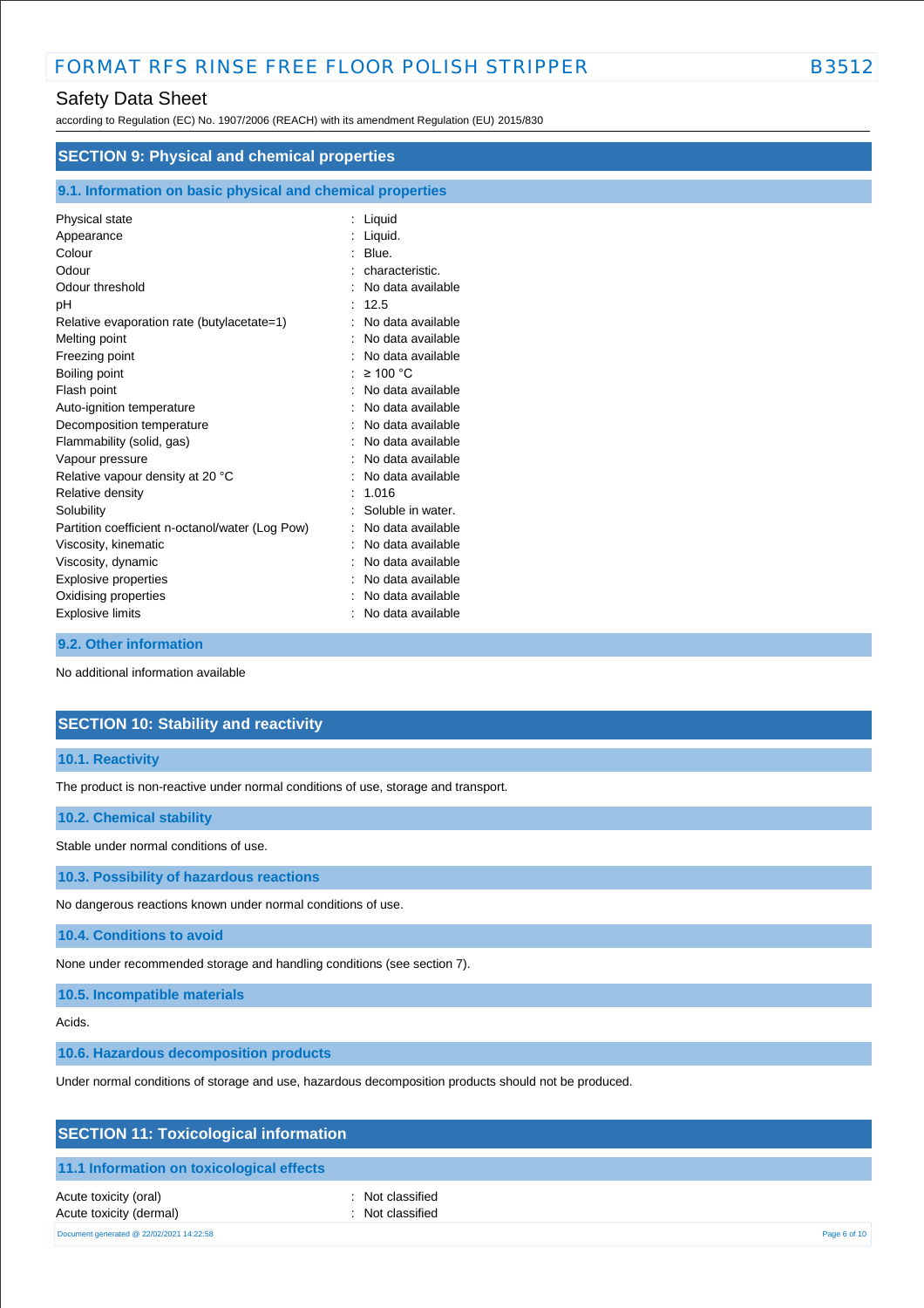according to Regulation (EC) No. 1907/2006 (REACH) with its amendment Regulation (EU) 2015/830

| Acute toxicity (inhalation)               | : Not classified                         |
|-------------------------------------------|------------------------------------------|
| Skin corrosion/irritation                 | : Causes severe skin burns.<br>pH: 12.5  |
| Serious eye damage/irritation             | : Causes serious eye damage.<br>pH: 12.5 |
| Respiratory or skin sensitisation         | : Not classified                         |
| Germ cell mutagenicity<br>Carcinogenicity | : Not classified<br>: Not classified     |
| Reproductive toxicity                     | : Not classified                         |
| STOT-single exposure                      | : May cause drowsiness or dizziness.     |
| STOT-repeated exposure                    | : Not classified                         |
| Aspiration hazard                         | : Not classified                         |

| <b>SECTION 12: Ecological information</b>                                                                                                                           |
|---------------------------------------------------------------------------------------------------------------------------------------------------------------------|
| 12.1. Toxicity                                                                                                                                                      |
| Hazardous to the aquatic environment, short-term<br>: Not classified<br>(acute)<br>Hazardous to the aquatic environment, long-term<br>: Not classified<br>(chronic) |
| 12.2. Persistence and degradability                                                                                                                                 |
| No additional information available                                                                                                                                 |
| 12.3. Bioaccumulative potential                                                                                                                                     |
| No additional information available                                                                                                                                 |
| 12.4. Mobility in soil                                                                                                                                              |
| No additional information available                                                                                                                                 |
| 12.5. Results of PBT and vPvB assessment                                                                                                                            |
| No additional information available                                                                                                                                 |
| 12.6. Other adverse effects                                                                                                                                         |
| No additional information available                                                                                                                                 |
| <b>SECTION 13: Disposal considerations</b>                                                                                                                          |
| 13.1. Waste treatment methods                                                                                                                                       |
| No additional information available                                                                                                                                 |

# **SECTION 14: Transport information**

In accordance with ADR / IMDG / IATA

| 14.1 UN number                |                        |  |
|-------------------------------|------------------------|--|
| UN-No. (ADR)<br>UN-No. (IMDG) | : UN 1760<br>: UN 1760 |  |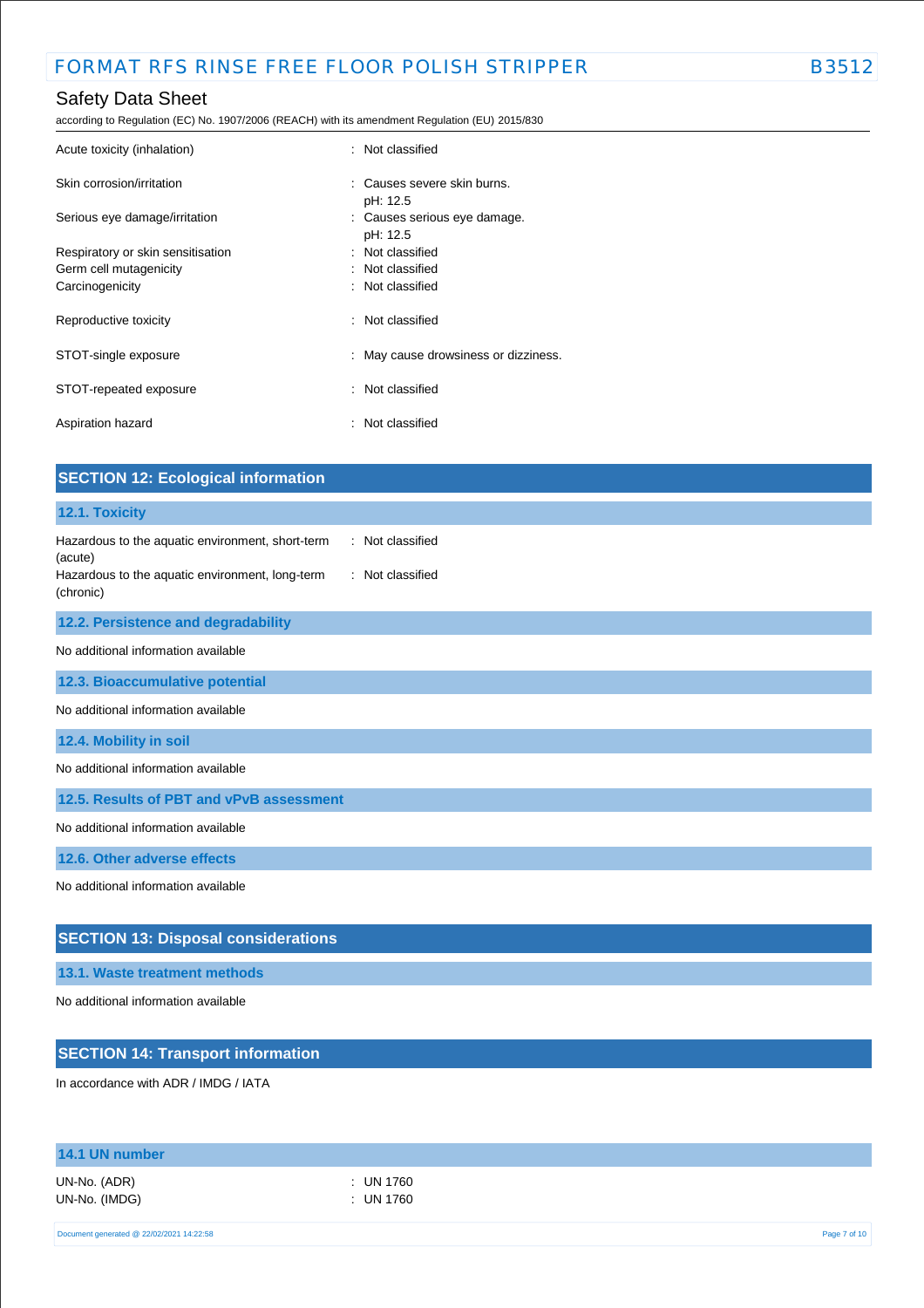according to Regulation (EC) No. 1907/2006 (REACH) with its amendment Regulation (EU) 2015/830

| UN-No. (IATA)                                                                                                                                                                                                      | : UN 1760                                                                                                                                                                                                                                                               |
|--------------------------------------------------------------------------------------------------------------------------------------------------------------------------------------------------------------------|-------------------------------------------------------------------------------------------------------------------------------------------------------------------------------------------------------------------------------------------------------------------------|
| 14.2. UN proper shipping name                                                                                                                                                                                      |                                                                                                                                                                                                                                                                         |
| Proper Shipping Name (ADR)<br>Proper Shipping Name (IMDG)<br>Proper Shipping Name (IATA)<br>Transport document description (ADR)<br>Transport document description (IMDG)<br>Transport document description (IATA) | : CORROSIVE LIQUID, N.O.S.<br>: CORROSIVE LIQUID, N.O.S.<br>: Corrosive liquid, n.o.s.<br>: UN 1760 CORROSIVE LIQUID, N.O.S. (2-AMINOETHANOL), 8, III, (E)<br>: UN 1760 CORROSIVE LIQUID, N.O.S. (2-AMINOETHANOL), 8, III<br>: UN 1760 Corrosive liquid, n.o.s., 8, III |
| 14.3. Transport hazard class(es)                                                                                                                                                                                   |                                                                                                                                                                                                                                                                         |

#### **ADR**

| Transport hazard class(es) (ADR) |  |
|----------------------------------|--|
| Danger labels (ADR)              |  |



:

# **IMDG**

Transport hazard class(es) (IMDG) : 8 Danger labels (IMDG) : 8

### **IATA** Transport hazard class(es) (IATA) : 8

Danger labels (IATA) : 8



| 14.4. Packing group                                                                                                                                                                                         |                                                                                            |
|-------------------------------------------------------------------------------------------------------------------------------------------------------------------------------------------------------------|--------------------------------------------------------------------------------------------|
| Packing group (ADR)<br>Packing group (IMDG)<br>Packing group (IATA)                                                                                                                                         | $\therefore$ $\blacksquare$<br>$\pm$ 111<br>$\therefore$ $\blacksquare$                    |
| <b>14.5. Environmental hazards</b>                                                                                                                                                                          |                                                                                            |
| Dangerous for the environment<br>Marine pollutant<br>Other information                                                                                                                                      | : No<br>: No<br>: No supplementary information available                                   |
| 14.6. Special precautions for user                                                                                                                                                                          |                                                                                            |
| <b>Overland transport</b><br>Classification code (ADR)<br>Special provisions (ADR)<br>Limited quantities (ADR)<br>Excepted quantities (ADR)<br>Packing instructions (ADR)<br>Mixed packing provisions (ADR) | $\therefore$ C9<br>: 274<br>: 51<br>$\therefore$ E1<br>: P001, IBC03, LP01, R001<br>: MP19 |
| Portable tank and bulk container instructions (ADR) : T7                                                                                                                                                    |                                                                                            |

Document generated @ 22/02/2021 14:22:58 Page 8 of 10

(ADR)

Portable tank and bulk container special provisions : TP1, TP28

Tank code (ADR) : L4BN : L4BN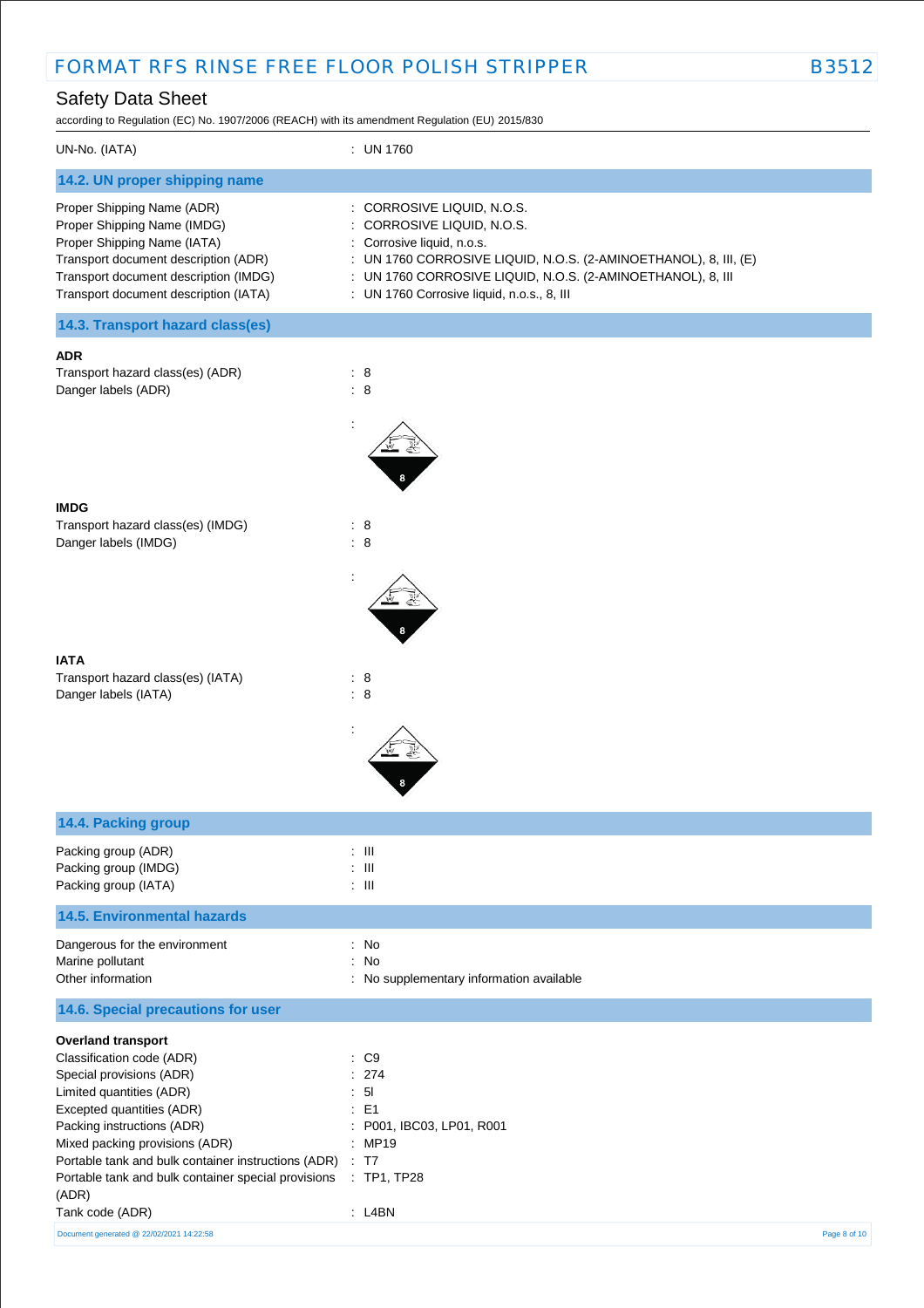according to Regulation (EC) No. 1907/2006 (REACH) with its amendment Regulation (EU) 2015/830

| Vehicle for tank carriage<br>Transport category (ADR)<br>Special provisions for carriage - Packages (ADR)<br>Hazard identification number (Kemler No.)<br>Orange plates                                                                                                                             | ÷.<br>$\ddot{\phantom{a}}$ | AT<br>3<br>V <sub>12</sub><br>80<br>$\frac{80}{1760}$                                                        |
|-----------------------------------------------------------------------------------------------------------------------------------------------------------------------------------------------------------------------------------------------------------------------------------------------------|----------------------------|--------------------------------------------------------------------------------------------------------------|
| Tunnel restriction code (ADR)<br>EAC code<br>APP code                                                                                                                                                                                                                                               | ÷                          | E<br>: 2X<br>B                                                                                               |
| <b>Transport by sea</b>                                                                                                                                                                                                                                                                             |                            |                                                                                                              |
| Special provisions (IMDG)<br>Limited quantities (IMDG)<br>Excepted quantities (IMDG)<br>Packing instructions (IMDG)<br>IBC packing instructions (IMDG)<br>Tank instructions (IMDG)<br>Tank special provisions (IMDG)<br>EmS-No. (Fire)<br>EmS-No. (Spillage)<br>Stowage category (IMDG)             | ÷                          | : 223, 274<br>5L<br>$E = 1$<br>: P001, LP01<br>: IBCO3<br>: T7<br>: TP1, TP28<br>$E - F - A$<br>$: S-B$<br>A |
| Air transport                                                                                                                                                                                                                                                                                       |                            |                                                                                                              |
| PCA Excepted quantities (IATA)<br>PCA Limited quantities (IATA)<br>PCA limited quantity max net quantity (IATA)<br>PCA packing instructions (IATA)<br>PCA max net quantity (IATA)<br>CAO packing instructions (IATA)<br>CAO max net quantity (IATA)<br>Special provisions (IATA)<br>ERG code (IATA) |                            | E <sub>1</sub><br>Y841<br>1L<br>852<br>5L<br>856<br>60L<br>: A3<br>8L                                        |
|                                                                                                                                                                                                                                                                                                     |                            |                                                                                                              |

### **14.7. Transport in bulk according to Annex II of Marpol and the IBC Code**

IBC code : Not applicable.

# **SECTION 15: Regulatory information**

**15.1. Safety, health and environmental regulations/legislation specific for the substance or mixture**

#### **15.1.1. EU-Regulations**

Contains no REACH substances with Annex XVII restrictions

Contains no substance on the REACH candidate list

Contains no REACH Annex XIV substances

Contains no substance subject to Regulation (EU) No 649/2012 of the European Parliament and of the Council of 4 July 2012 concerning the export and import of hazardous chemicals.

Contains no substance subject to Regulation (EU) No 2019/1021 of the European Parliament and of the Council of 20 June 2019 on persistent organic pollutants

| Detergent Regulation (648/2004/EC): Labelling of contents: |               |  |  |
|------------------------------------------------------------|---------------|--|--|
| <b>Component</b>                                           | $\frac{1}{2}$ |  |  |
| anionic surfactants                                        | $< 5\%$       |  |  |
| METHYLCHLOROISOTHIAZOLINONE                                |               |  |  |